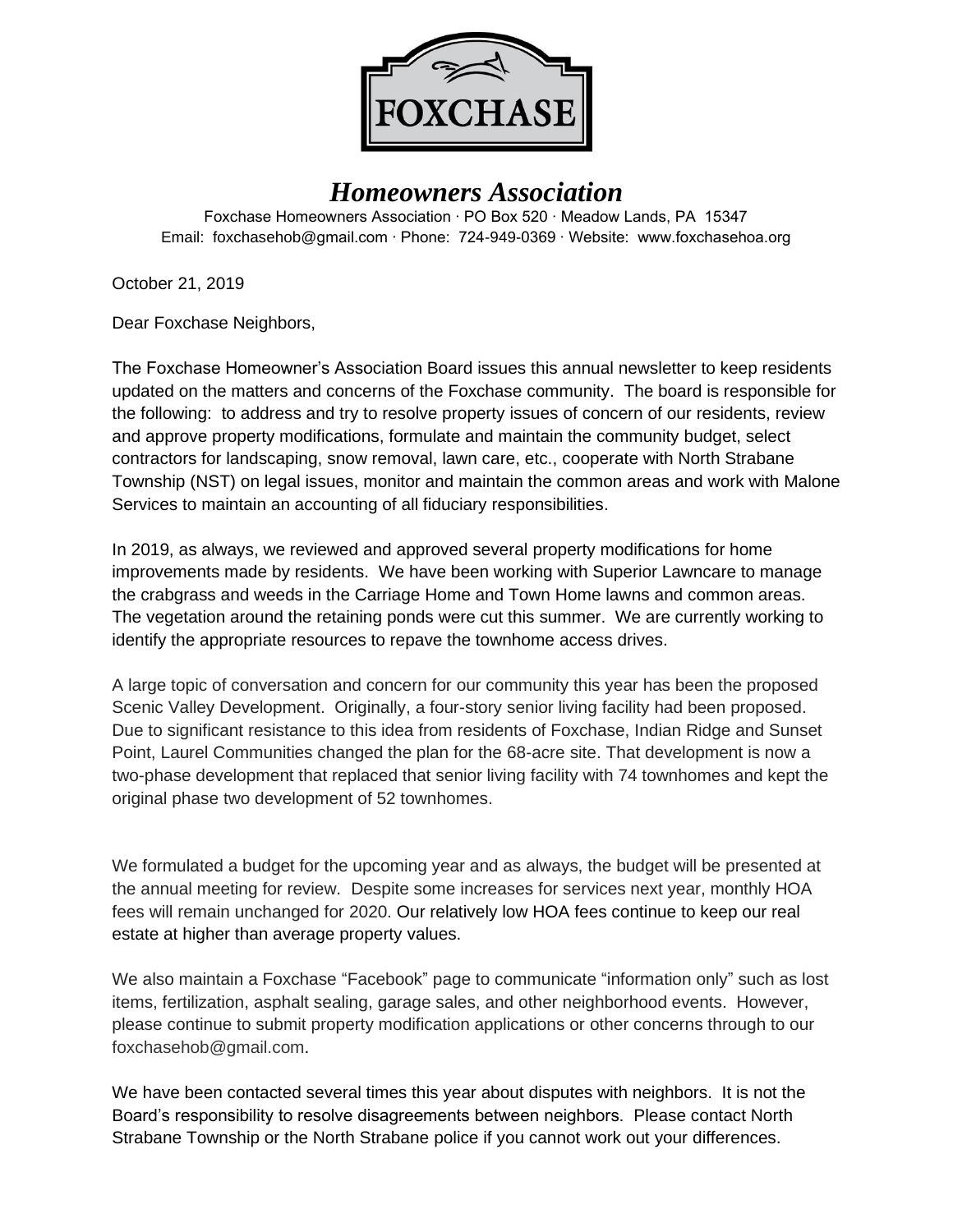These issues and more will be discussed at the annual meeting. We encourage all residents to attend the meeting. Some more complicated and time-consuming issues may require separate scheduled meetings to resolve.

### **Board Service Opportunity:**

The Home Owners Board is actively recruiting for volunteers to join the Board and commit to serving our community. Currently, we have representation from the Single-Family homes as well as the Carriage Homes on the HOB. The Townhomes currently are not represented on the HOB. The time requirement responsibilities of HOB members typically do not involve much time, and most of the work is completed through email correspondence. Please email us at [foxchasehob@gmail.com](mailto:foxchasehob@gmail.com) if interested in learning more.

## **Community Events:**

• **Charity 5K walk** - We are excited to announce the 5th Annual Foxchase Foxtrot! This year walkers are raising money for Deer Valley YMCA Family Camp Conservancy, in memory of George A. Wolf III. Every little bit helps. We know that we can make a difference together - last year we raised \$2,430 for the Greater Washington County Food Bank. Thank you again to all who donated and participated last year!

> *Deer Valley YMCA Family Camp, located in Southern Somerset County, Pennsylvania, is a YMCA family camp that has been serving families since 1957. Deer Valley offers to all, year around camping experiences in an environment that builds strong kids, strong communities, and strong families while putting Christian principles into practice through programs that build healthy spirit, mind, and body.*

> *Owned and operated by the YMCA of Greater Pittsburgh, Deer Valley YMCA Family Camp has built and nurtured a tradition of strengthening families and friendships through outdoor physical activity and recreation. The camp encompasses 742 acres in Somerset County, including a 125-acre lake, and is within hiking distance of Pennsylvania's highest point, Mt. Davis. Each year, over 8,000 adults and children are served during a 11-week summer family camp program, spring and fall family camping weekends or as middle school students in outdoor education classes.*

> *The Deer Valley Conservancy was established in 2004 to provide funding directly to Deer Valley to enhance the overall camping experience of all that attend. Funds raised by the Foxchase Fox Trot will be given to the Deer Valley Conservancy in Memory of George A. Wolf III. George worked as a counselor at Deer Valley for many years and influenced and touched so many lives through Deer Valley. Deer Valley was truly his happy place and he will forever be remembered for the love, laughter and peace he brought to so many he met at Deer Valley.*



*Deer Valley YMCA Family Camp Conservancy*



*In memory of George A. Wolf III 254 Deer Valley Drive Fort Hill, PA 15540 www.deervalleyymca.org 800-YMCA-FUN Deer Valley YMCA Family Camp and the YMCA of Greater Pittsburgh is a 501(C)3 organization*

We are meeting in the cul-de-sac at 8:00 am Thanksgiving morning and the walk will begin about 8:30. All are welcome! Our route takes us from the cul-de-sac, up Foxchase Drive, down Hunting Creek and loops around the pond in Glen Cannon - in all about 5K.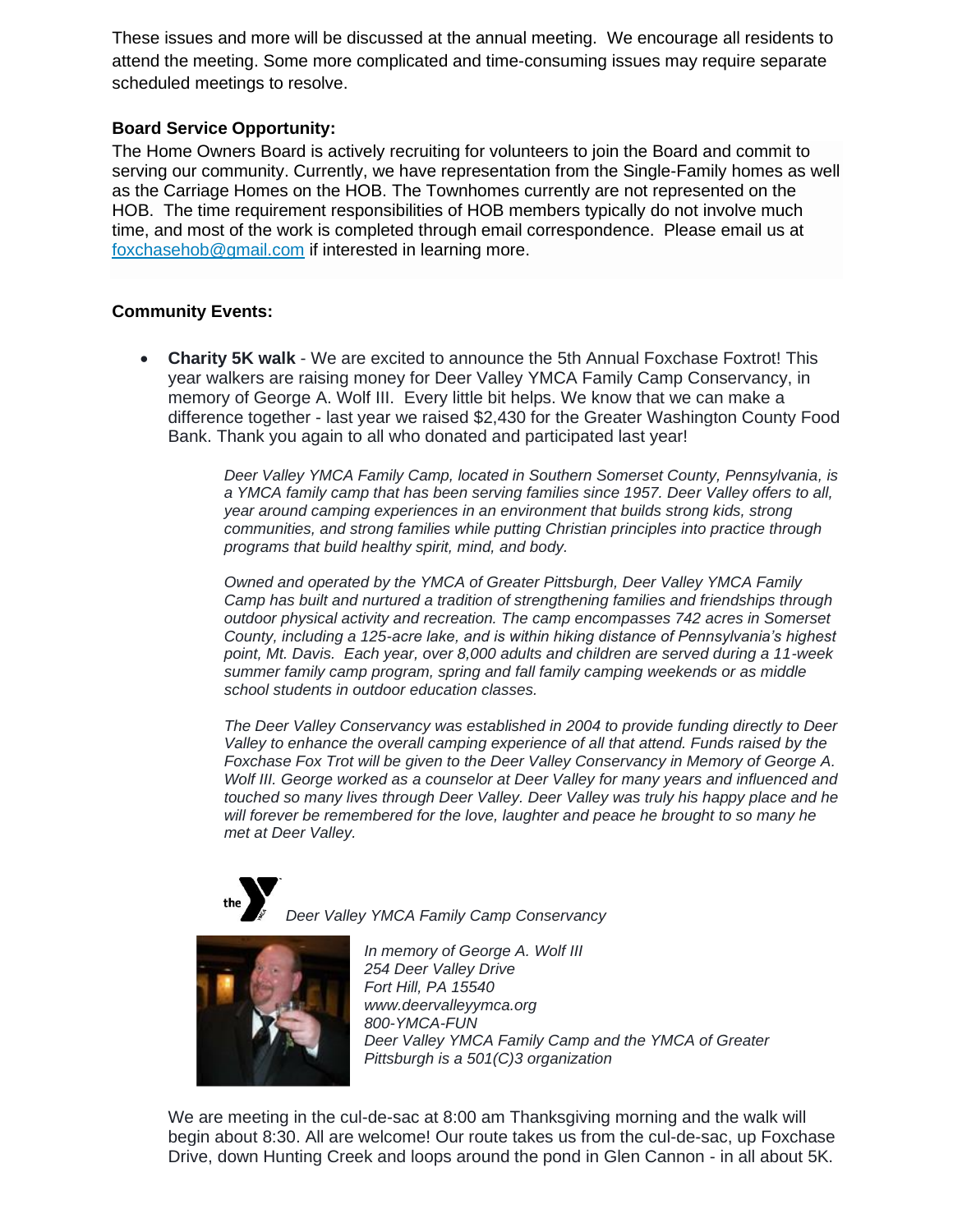Let's get some activity in together before indulging in our Thanksgiving feasts and raise money for a great cause!

There is an event created on Facebook called the 5th Annual Foxchase Foxtrot. If you have not received an invitation, or have any questions, please contact Heidi Gillespie [hziegler1973@gmail.com](mailto:hziegler1973@gmail.com) or Erin Goeckeler [erin917@outlook.com.](mailto:erin917@outlook.com)

• **Garage Sales and Signs** – From time to time, the neighborhood conducts a community garage sale. If conducting your own garage sale, please get approval from the HOA board by email or phone that you are putting up signs. Signs are required to be removed 1 hour after your event.

#### **Delinquent Accounts:**

In accordance with the Association Declaration, every home owner is obligated to pay HOA assessments when due. The HOA assessments pay for the services provided throughout the year. Unpaid assessments draw on the reserve funds cash and could eventually result in higher assessments for all owners. Those owners who do not pay will face legal action and have a judgment placed against their home and other collection procedures. All past due HOA assessments with late fees and applicable legal fees apply.

#### **Housekeeping:**

**Fences** - When installing a fence, residents must adhere to the Foxchase By-laws and Rules and Regulations. The by-laws and rules can be found in the documents section on the HOA website. Additional rules are in the info section. In summary, no barbed wire or similar material (chain link) can be used, fences may be placed on the side and rear yards but shall not be constructed closer to the street in front of the house than the front property line of the house and shall not exceed six feet in height. In addition, access to carriage home center units must be maintained from both sides of the center unit for maintaining and improving their residence. The fence shall not extend beyond a five feet navigable area (flat and unimpeded path) to allow access to center units by residents and landscaper's equipment. Note: several disputes are currently in process and require additional time to correct.

**Mailboxes** – Please refer to Rule 2014.1 – found on our website; [www.foxchasehoa.org.](http://www.foxchasehoa.org/) Mailboxes must be maintained in good repair and replaced with BLACK boxes and WHITE posts in keeping with the original look, effective for all mailboxes installed after October 20, 2014. To keep your dues low, the HOA will not replace mailboxes.

**Pet Owners –** Please be respectful of our community and abide by the "Poop & Scoop" rules enacted 2/23/2015. This includes cleaning up after your pet in the common areas near the entrance to Foxchase.

#### *Rule 2015.1 Poop and Scoop*

*There have been multiple complaints from our residents that pet owners are not cleaning up after their dogs. Allowing a dog to relieve itself on Foxchase individual yards, mailbox posts, driveways (paved or gravel), sidewalks and common area landscaped bedding is considered a nuisance violation unless you immediately clean up after your dog – called "Poop-Scoop" courtesy. Foxchase dog owners should train their dogs to go to the bathroom in their own yard and not their neighbors. Not only is it rude and inconsiderate, but a dog doing their business in*

*someone else's yard could be considered trespassing. As a result of the recent complaints, a rule has been enacted for our neighborhood.*

*Violation of with the rule will be enforced as follows:*